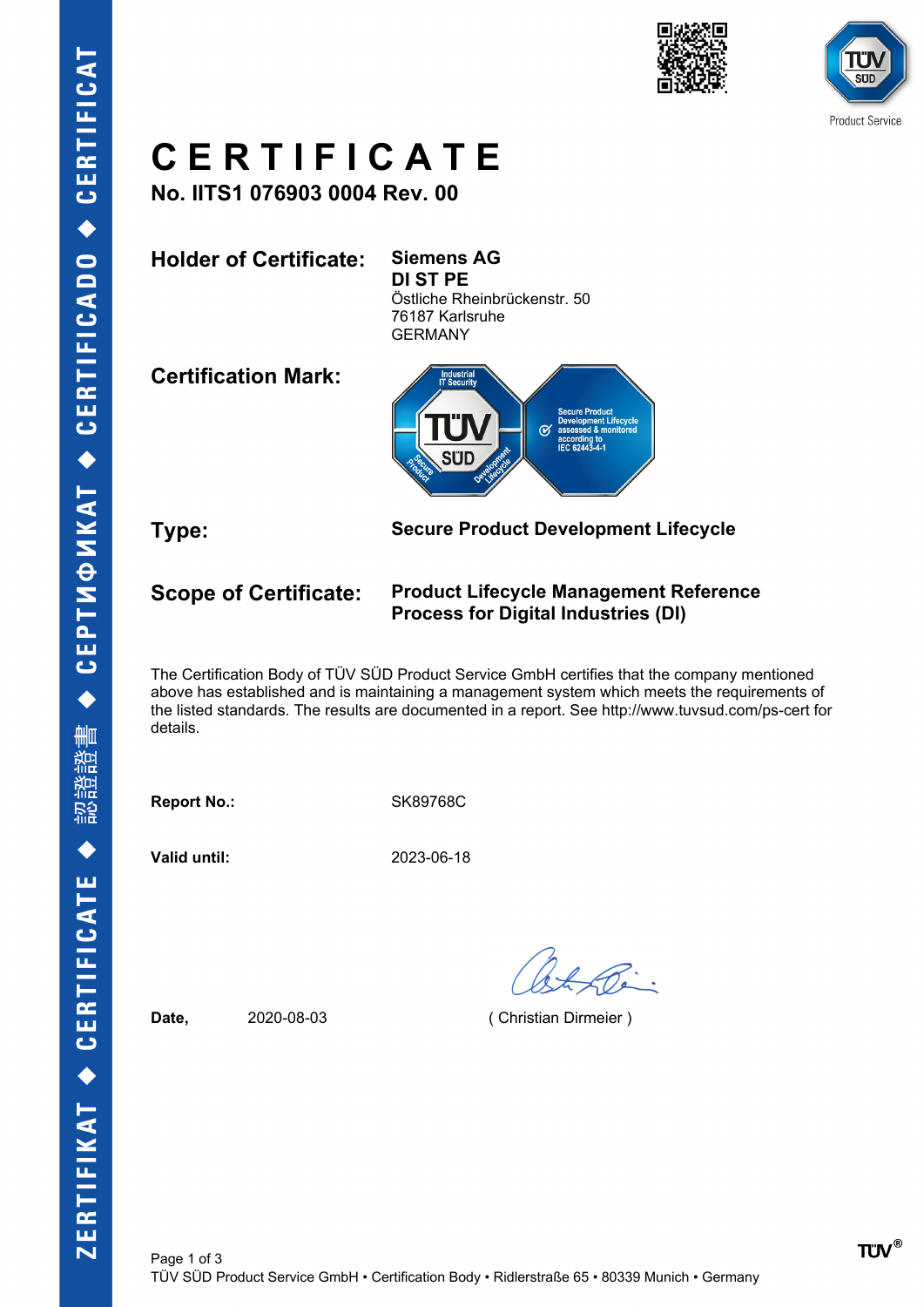

## **C E R T I F I C A T E**

**No. IITS1 076903 0004 Rev. 00**

**Site(s):** Siemens AG DI FA Werner-von-Siemens-Str. 50, 92224 Amberg, GERMANY

> Siemens AG DI FA Köferinger Str. 1, 92224 Amberg, GERMANY

Siemens AG DI FA Siemensstr. 2-4, 90766 Fürth, GERMANY

Siemens AG DI FA Östliche Rheinbrückenstr. 50, 76187 Karlsruhe, GERMANY

Siemens AG DI FA Leipziger Str. 400, 09247 Chemnitz, GERMANY

Siemens Industrial Automation Products Ltd., Chengdu DI FA Siemens Ltd. China, Chengdu Branch DI FA Tianyuan road No. 99, 611731 Chengdu, PEOPLE'S REPUBLIC OF CHINA

Siemens AG DI FA PMA Frauenauracher Str. 80, 91056 Erlangen, GERMANY

Siemens AG DI FA APS Breslauer Str. 5, 90766 Fürth, GERMANY

ETM professional control GmbH A Siemens Company Marktstraße 3, 7000 Eisenstadt, AUSTRIA

Siemens Industry, Inc. DI FA 1 Internet Plaza, Johnson City TN 37604, USA

Siemens AG DI MC Clemens-Winkler-Str. 3, 09116 Chemnitz, GERMANY

Siemens AG DI MC Frauenauracher Strasse 80, 91056 Erlangen, GERMANY

Siemens AG DI MC Benzstrasse 1, 71272 Renningen, GERMANY

SIEMENS P.L.C. DI MC Varey Road, Congleton, Cheshire CW 12 1 PH, UNITED KINGDOM

Siemens Numerical Control Ltd., Nanjing DI MC No.18, Siemens Road, Jiangning Development Zone, 211100 Nanjing, PEOPLE'S REPUBLIC OF CHINA

Siemens Industry Software S.r.l. DI SW MOM Via Enrico Melen, 83, 16152 Genova, ITALY

Siemens Industry Software SAS DI SW MOM Park Avenue II - Bat 1 - RDC, ZAC Basso Cambo, 57, Avenue du Général de Croutte, Haute-Garonne, 31100 Toulouse, FRANCE

Siemens Industry Software GmbH DI SW MOM Rathausstr. 56, 56203 Hoehr-Grenzhausen, GERMANY

Siemens Industry Software Limited DI SW MOM Cornbrash Park Bumpers Way, Chippenham, SN14 6RA, UNITED KINGDOM